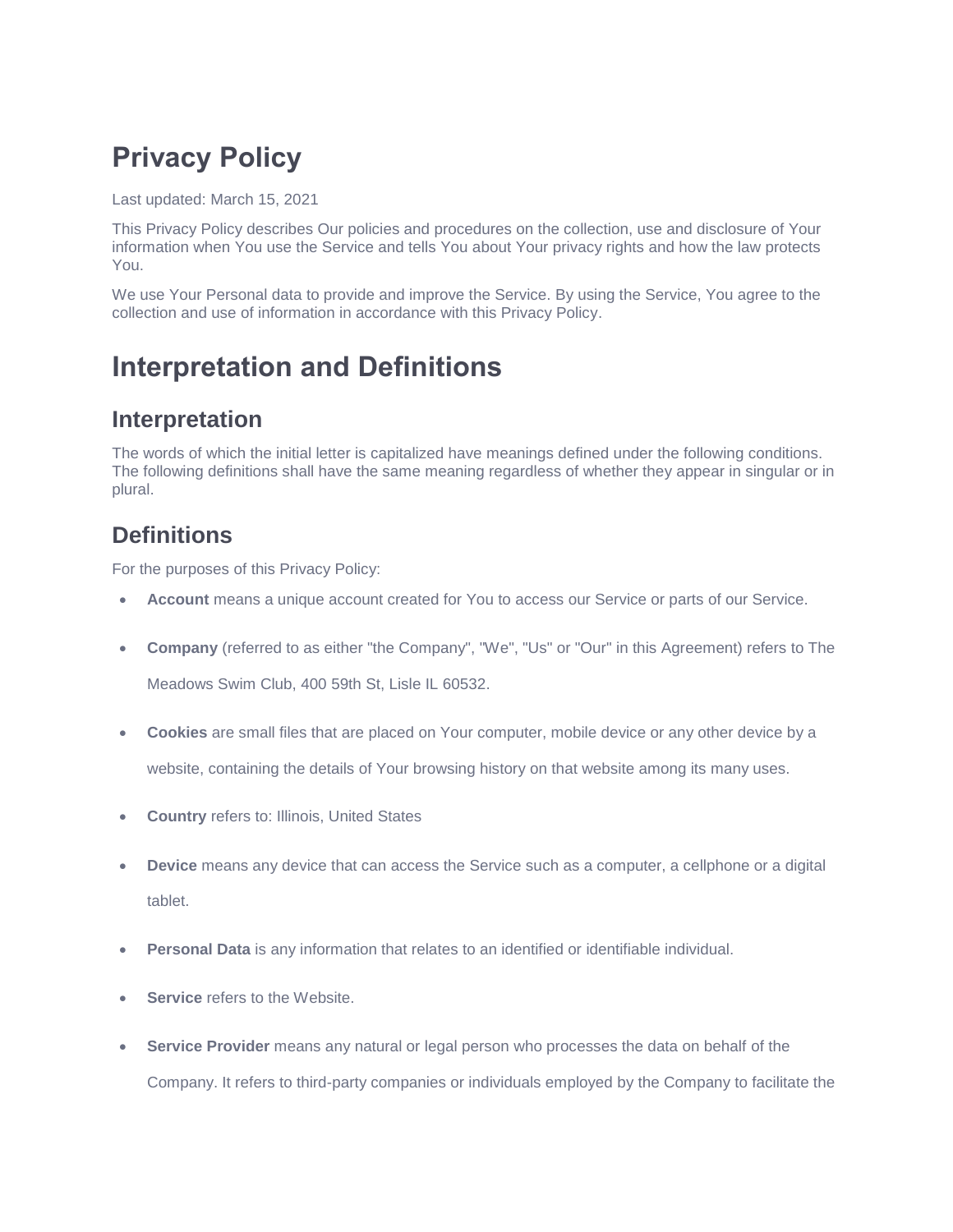Service, to provide the Service on behalf of the Company, to perform services related to the Service or to assist the Company in analyzing how the Service is used.

- **Third-party Social Media Service** refers to any website or any social network website through which a User can log in or create an account to use the Service.
- **Usage Data** refers to data collected automatically, either generated by the use of the Service or from the Service infrastructure itself (for example, the duration of a page visit).
- **Website** refers to Meadows Swim Club, accessible from [http://www.themeadowsswimclub.org](http://www.themeadowsswimclub.org/)
- **You** means the individual accessing or using the Service, or the company, or other legal entity on behalf of which such individual is accessing or using the Service, as applicable.

# **Collecting and Using Your Personal Data**

## **Types of Data Collected**

### **Personal Data**

While using Our Service, We may ask You to provide Us with certain personally identifiable information that can be used to contact or identify You. Personally identifiable information may include, but is not limited to:

- Email address
- First name and last name
- Phone number
- Address, State, Province, ZIP/Postal code, City
- Usage Data

### **Usage Data**

Usage Data is collected automatically when using the Service.

Usage Data may include information such as Your Device's Internet Protocol address (e.g. IP address), browser type, browser version, the pages of our Service that You visit, the time and date of Your visit, the time spent on those pages, unique device identifiers and other diagnostic data.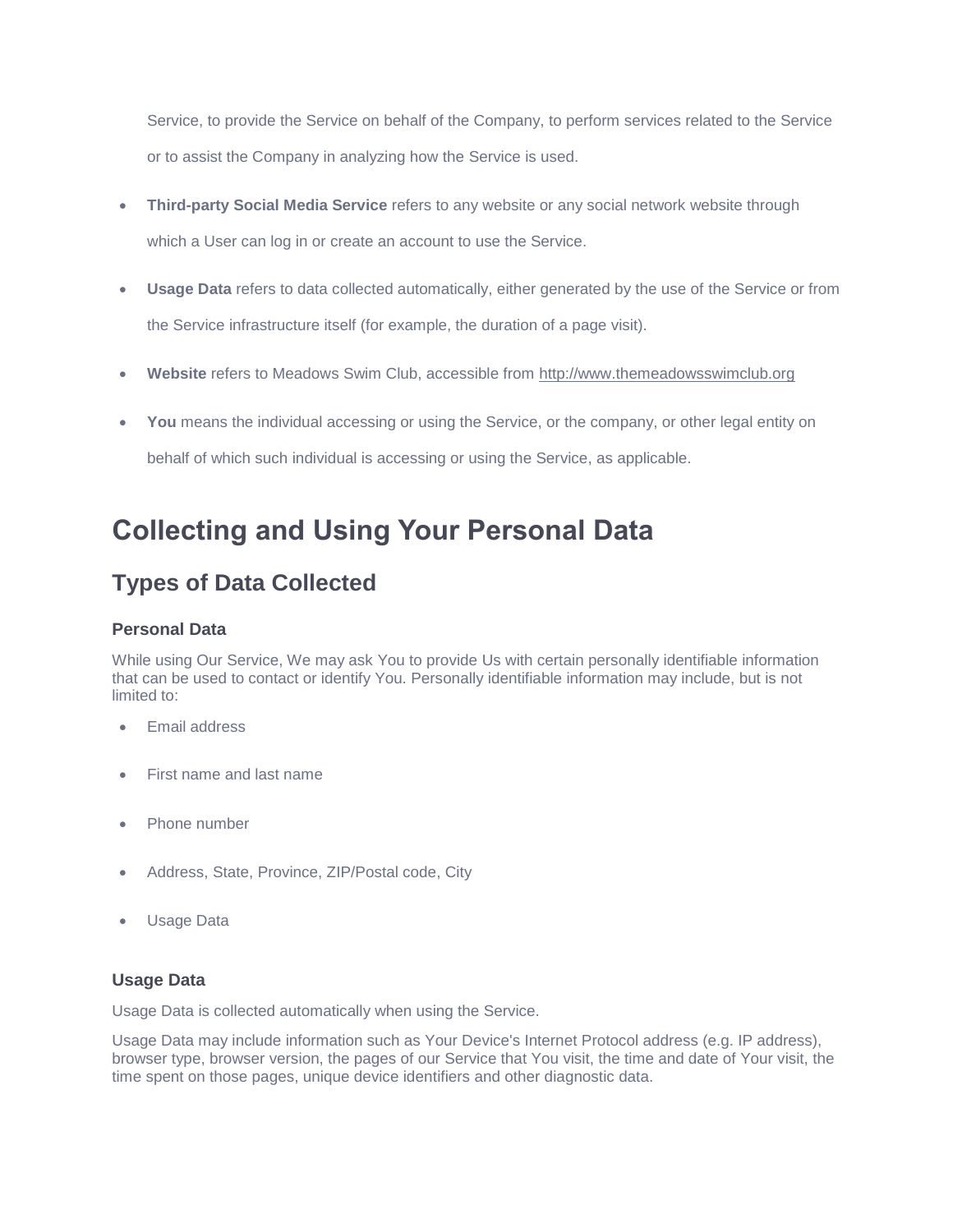When You access the Service by or through a mobile device, We may collect certain information automatically, including, but not limited to, the type of mobile device You use, Your mobile device unique ID, the IP address of Your mobile device, Your mobile operating system, the type of mobile Internet browser You use, unique device identifiers and other diagnostic data.

We may also collect information that Your browser sends whenever You visit our Service or when You access the Service by or through a mobile device.

### **Tracking Technologies and Cookies**

We use Cookies and similar tracking technologies to track the activity on Our Service and store certain information. Tracking technologies used are beacons, tags, and scripts to collect and track information and to improve and analyze Our Service. The technologies We use may include:

**Cookies or Browser Cookies.** A cookie is a small file placed on Your Device. You can instruct Your

browser to refuse all Cookies or to indicate when a Cookie is being sent. However, if You do not

accept Cookies, You may not be able to use some parts of our Service. Unless you have adjusted

Your browser setting so that it will refuse Cookies, our Service may use Cookies.

**Flash Cookies.** Certain features of our Service may use local stored objects (or Flash Cookies) to

collect and store information about Your preferences or Your activity on our Service. Flash Cookies

are not managed by the same browser settings as those used for Browser Cookies. For more

information on how You can delete Flash Cookies, please read "Where can I change the settings for

disabling, or deleting local shared objects?" available at [https://helpx.adobe.com/flash-](https://helpx.adobe.com/flash-player/kb/disable-local-shared-objects-flash.html#main_Where_can_I_change_the_settings_for_disabling__or_deleting_local_shared_objects_)

[player/kb/disable-local-shared-objects-](https://helpx.adobe.com/flash-player/kb/disable-local-shared-objects-flash.html#main_Where_can_I_change_the_settings_for_disabling__or_deleting_local_shared_objects_)

[flash.html#main\\_Where\\_can\\_I\\_change\\_the\\_settings\\_for\\_disabling\\_\\_or\\_deleting\\_local\\_shared\\_obje](https://helpx.adobe.com/flash-player/kb/disable-local-shared-objects-flash.html#main_Where_can_I_change_the_settings_for_disabling__or_deleting_local_shared_objects_) [cts\\_](https://helpx.adobe.com/flash-player/kb/disable-local-shared-objects-flash.html#main_Where_can_I_change_the_settings_for_disabling__or_deleting_local_shared_objects_)

 **Web Beacons.** Certain sections of our Service and our emails may contain small electronic files known as web beacons (also referred to as clear gifs, pixel tags, and single-pixel gifs) that permit the Company, for example, to count users who have visited those pages or opened an email and for other related website statistics (for example, recording the popularity of a certain section and verifying system and server integrity).

Cookies can be "Persistent" or "Session" Cookies. Persistent Cookies remain on Your personal computer or mobile device when You go offline, while Session Cookies are deleted as soon as You close Your web browser. Learn more about cookies: [What Are Cookies?.](https://www.privacypolicies.com/blog/cookies/)

We use both Session and Persistent Cookies for the purposes set out below:

**Necessary / Essential Cookies**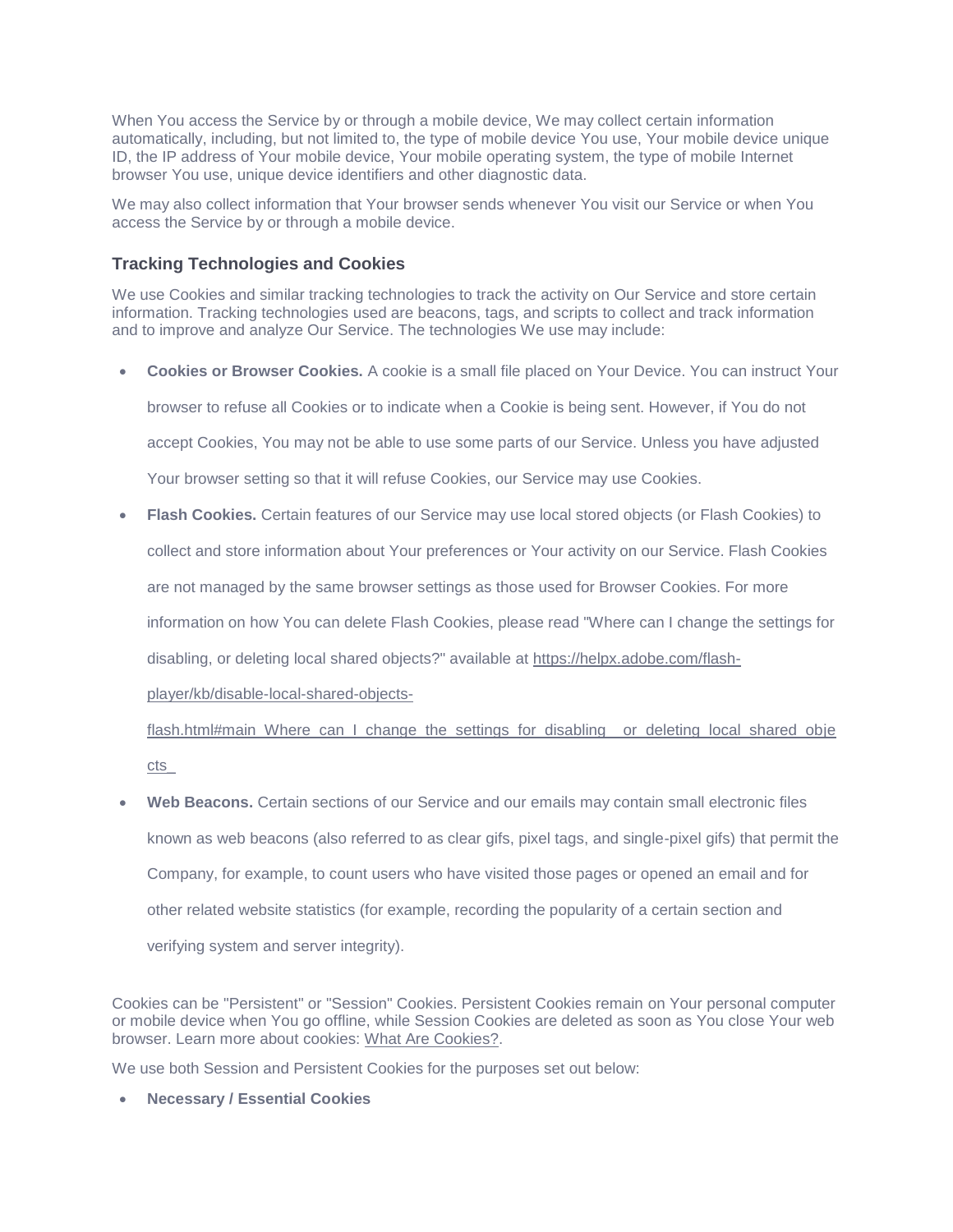Type: Session Cookies

#### Administered by: Us

Purpose: These Cookies are essential to provide You with services available through the Website and to enable You to use some of its features. They help to authenticate users and prevent fraudulent use of user accounts. Without these Cookies, the services that You have asked for cannot be provided, and We only use these Cookies to provide You with those services.

#### **Cookies Policy / Notice Acceptance Cookies**

Type: Persistent Cookies

Administered by: Us

Purpose: These Cookies identify if users have accepted the use of cookies on the Website.

### **Functionality Cookies**

Type: Persistent Cookies

Administered by: Us

Purpose: These Cookies allow us to remember choices You make when You use the Website, such as remembering your login details or language preference. The purpose of these Cookies is to provide You with a more personal experience and to avoid You having to re-enter your preferences every time You use the Website.

For more information about the cookies we use and your choices regarding cookies, please visit our Cookies Policy or the Cookies section of our Privacy Policy.

### **Use of Your Personal Data**

The Company may use Personal Data for the following purposes:

- **To provide and maintain our Service**, including to monitor the usage of our Service.
- **To manage Your Account:** to manage Your registration as a user of the Service. The Personal

Data You provide can give You access to different functionalities of the Service that are available to

You as a registered user.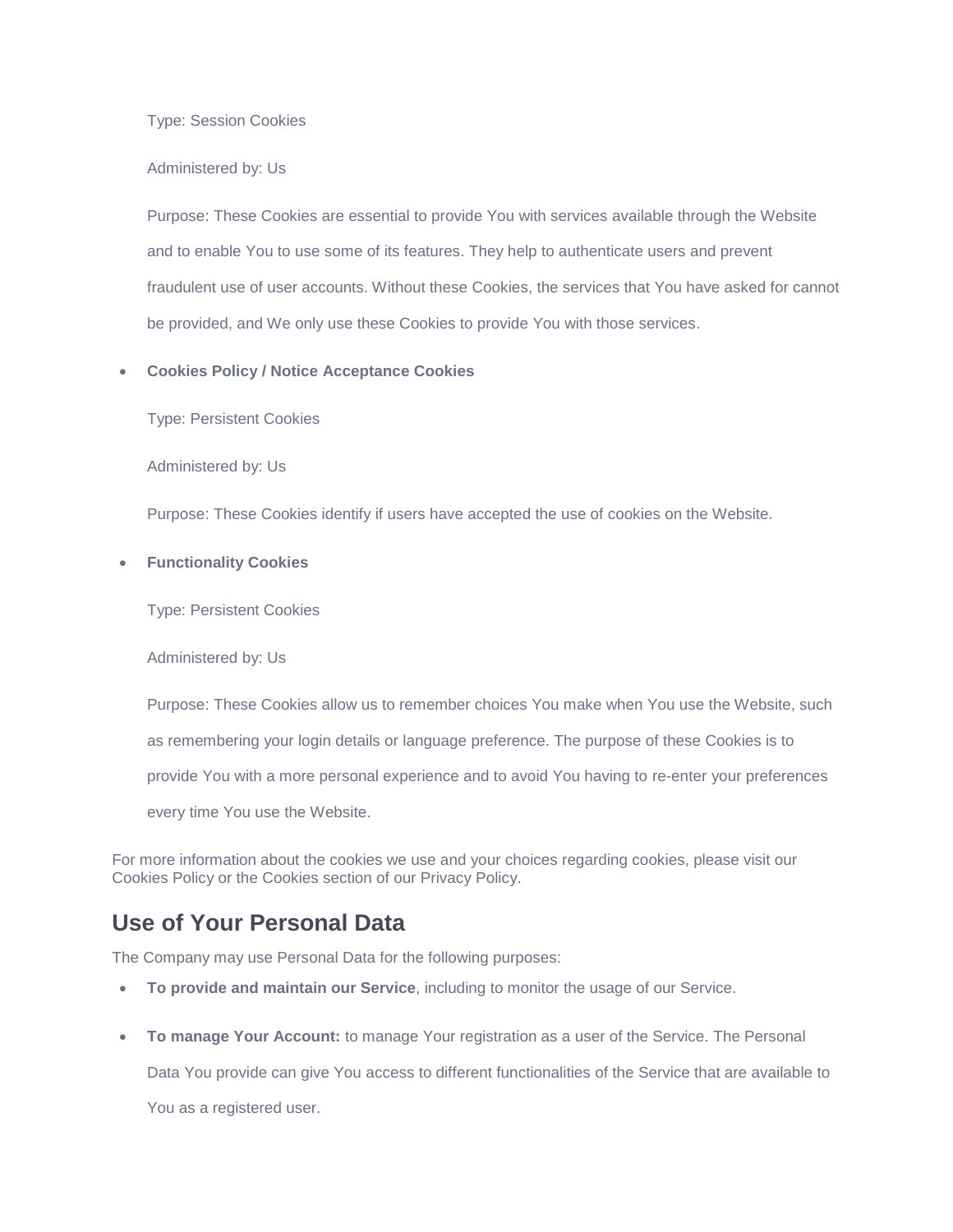- For the performance of a contract: the development, compliance and undertaking of the purchase contract for the products, items or services You have purchased or of any other contract with Us through the Service.
- **To contact You:** To contact You by email, telephone calls, SMS, or other equivalent forms of electronic communication, such as a mobile application's push notifications regarding updates or informative communications related to the functionalities, products or contracted services, including the security updates, when necessary or reasonable for their implementation.
- **To provide You** with news, special offers and general information about other goods, services and events which we offer that are similar to those that you have already purchased or enquired about unless You have opted not to receive such information.
- **To manage Your requests:** To attend and manage Your requests to Us.
- **For business transfers:** We may use Your information to evaluate or conduct a merger, divestiture, restructuring, reorganization, dissolution, or other sale or transfer of some or all of Our assets, whether as a going concern or as part of bankruptcy, liquidation, or similar proceeding, in which Personal Data held by Us about our Service users is among the assets transferred.
- **For other purposes**: We may use Your information for other purposes, such as data analysis, identifying usage trends, determining the effectiveness of our promotional campaigns and to evaluate and improve our Service, products, services, marketing and your experience.

We may share Your personal information in the following situations:

- **With Service Providers:** We may share Your personal information with Service Providers to monitor and analyze the use of our Service, to contact You.
- **For business transfers:** We may share or transfer Your personal information in connection with, or during negotiations of, any merger, sale of Company assets, financing, or acquisition of all or a portion of Our business to another company.
- **With Affiliates:** We may share Your information with Our affiliates, in which case we will require those affiliates to honor this Privacy Policy. Affiliates include Our parent company and any other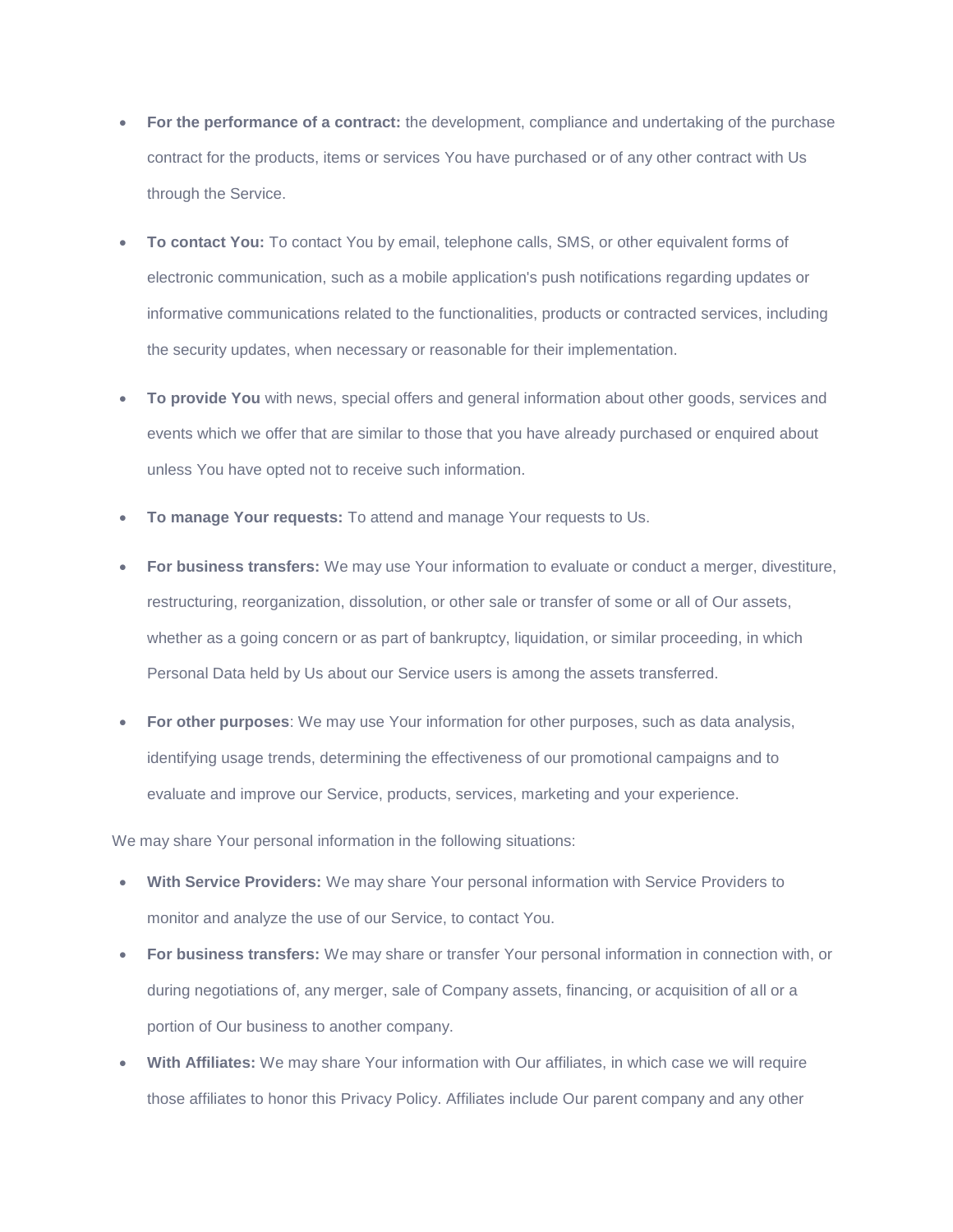subsidiaries, joint venture partners or other companies that We control or that are under common control with Us.

- **With business partners:** We may share Your information with Our business partners to offer You certain products, services or promotions.
- **With other users:** when You share personal information or otherwise interact in the public areas with other users, such information may be viewed by all users and may be publicly distributed outside. If You interact with other users or register through a Third-Party Social Media Service, Your contacts on the Third-Party Social Media Service may see Your name, profile, pictures and description of Your activity. Similarly, other users will be able to view descriptions of Your activity, communicate with You and view Your profile.
- **With Your consent**: We may disclose Your personal information for any other purpose with Your consent.

### **Retention of Your Personal Data**

The Company will retain Your Personal Data only for as long as is necessary for the purposes set out in this Privacy Policy. We will retain and use Your Personal Data to the extent necessary to comply with our legal obligations (for example, if we are required to retain your data to comply with applicable laws), resolve disputes, and enforce our legal agreements and policies.

The Company will also retain Usage Data for internal analysis purposes. Usage Data is generally retained for a shorter period of time, except when this data is used to strengthen the security or to improve the functionality of Our Service, or We are legally obligated to retain this data for longer time periods.

## **Transfer of Your Personal Data**

Your information, including Personal Data, is processed at the Company's operating offices and in any other places where the parties involved in the processing are located. It means that this information may be transferred to — and maintained on — computers located outside of Your state, province, country or other governmental jurisdiction where the data protection laws may differ than those from Your jurisdiction.

Your consent to this Privacy Policy followed by Your submission of such information represents Your agreement to that transfer.

The Company will take all steps reasonably necessary to ensure that Your data is treated securely and in accordance with this Privacy Policy and no transfer of Your Personal Data will take place to an organization or a country unless there are adequate controls in place including the security of Your data and other personal information.

## **Disclosure of Your Personal Data**

**Business Transactions**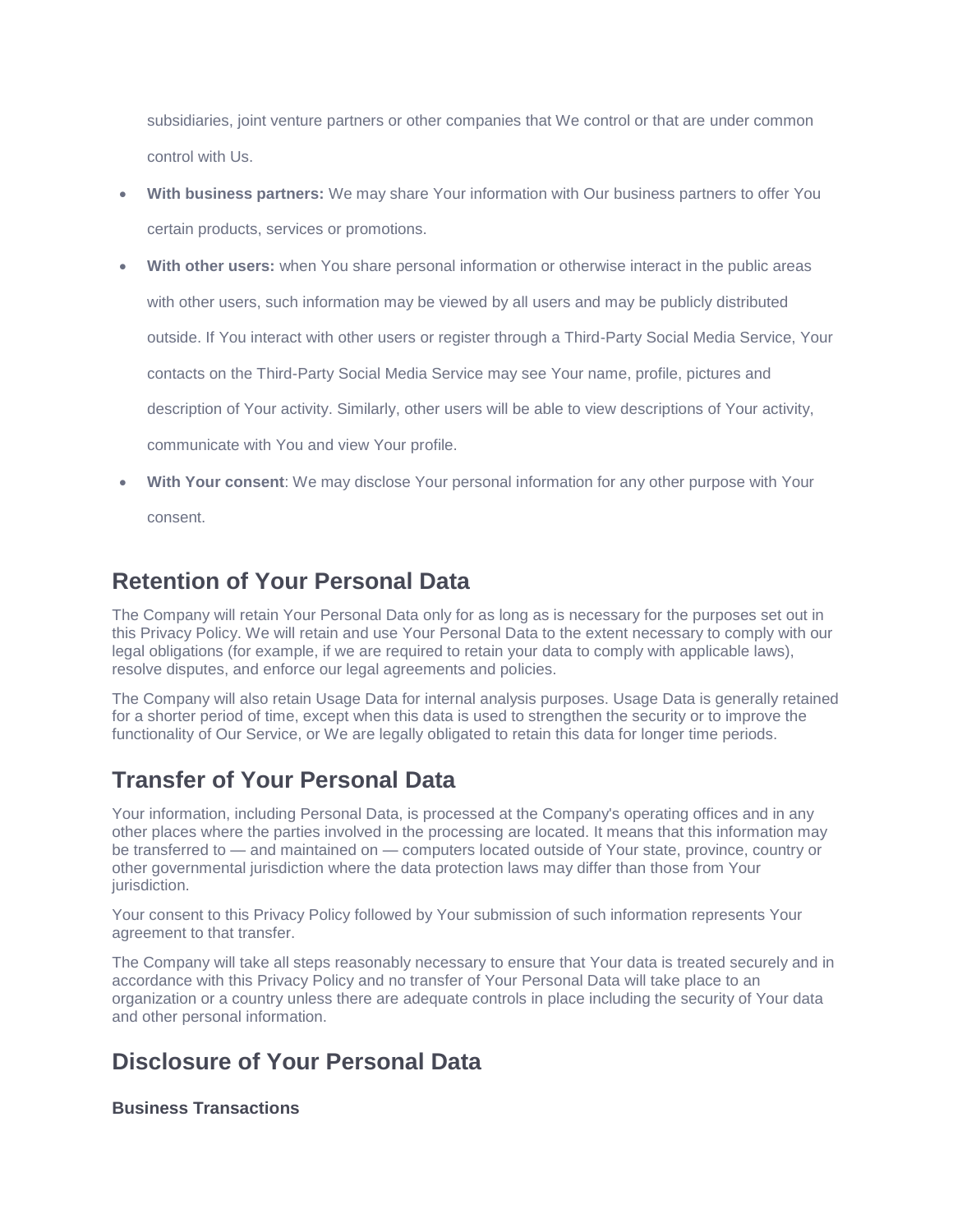If the Company is involved in a merger, acquisition or asset sale, Your Personal Data may be transferred. We will provide notice before Your Personal Data is transferred and becomes subject to a different Privacy Policy.

#### **Law enforcement**

Under certain circumstances, the Company may be required to disclose Your Personal Data if required to do so by law or in response to valid requests by public authorities (e.g. a court or a government agency).

#### **Other legal requirements**

The Company may disclose Your Personal Data in the good faith belief that such action is necessary to:

- Comply with a legal obligation
- Protect and defend the rights or property of the Company
- Prevent or investigate possible wrongdoing in connection with the Service
- Protect the personal safety of Users of the Service or the public
- Protect against legal liability

### **Security of Your Personal Data**

The security of Your Personal Data is important to Us, but remember that no method of transmission over the Internet, or method of electronic storage is 100% secure. While We strive to use commercially acceptable means to protect Your Personal Data, We cannot guarantee its absolute security.

# **Children's Privacy**

Our Service does not address anyone under the age of 13. We do not knowingly collect personally identifiable information from anyone under the age of 13. If You are a parent or guardian and You are aware that Your child has provided Us with Personal Data, please contact Us. If We become aware that We have collected Personal Data from anyone under the age of 13 without verification of parental consent, We take steps to remove that information from Our servers.

If We need to rely on consent as a legal basis for processing Your information and Your country requires consent from a parent, We may require Your parent's consent before We collect and use that information.

# **Links to Other Websites**

Our Service may contain links to other websites that are not operated by Us. If You click on a third party link, You will be directed to that third party's site. We strongly advise You to review the Privacy Policy of every site You visit.

We have no control over and assume no responsibility for the content, privacy policies or practices of any third party sites or services.

## **Changes to this Privacy Policy**